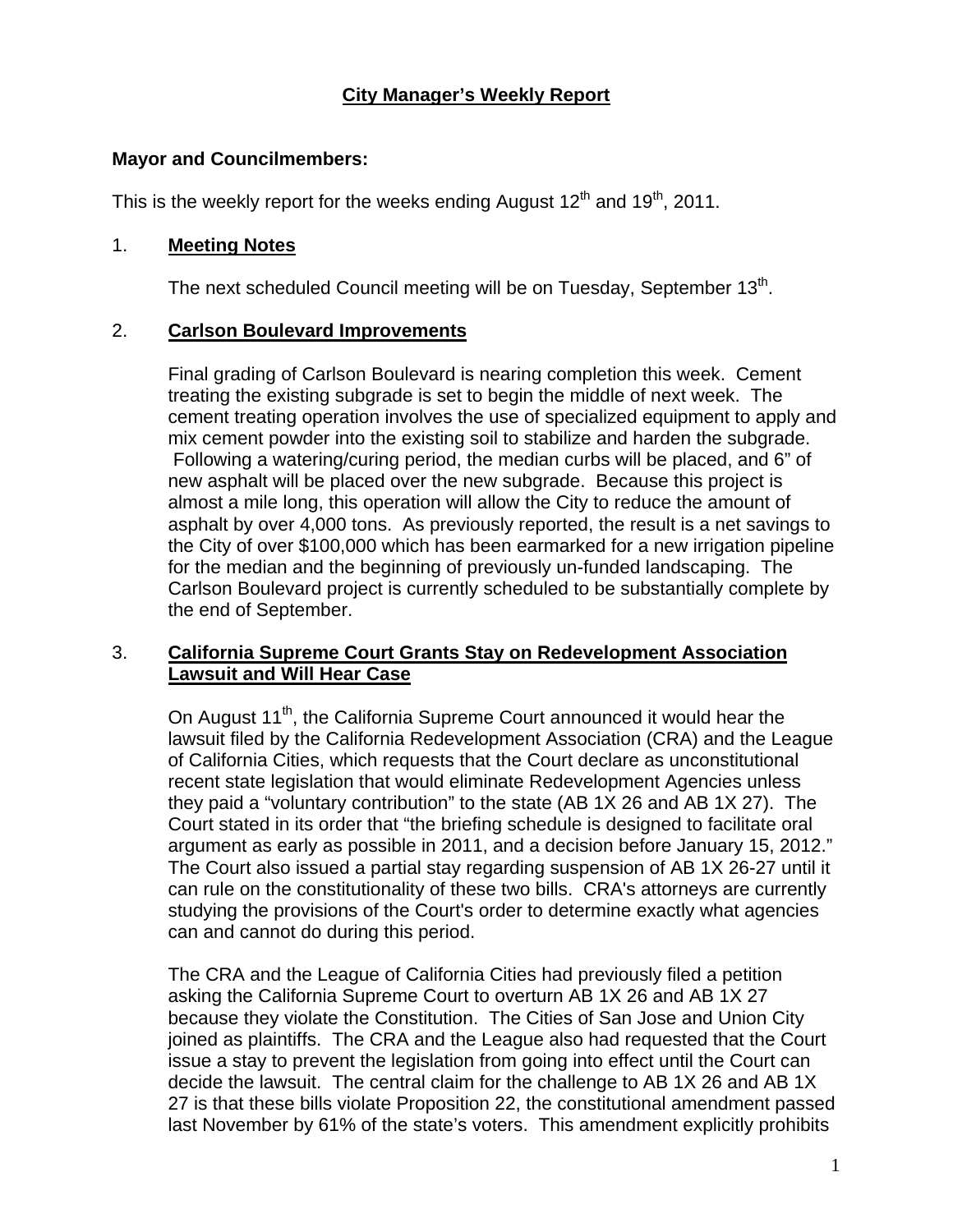the state from "seizing, diverting, shifting, borrowing, transferring, suspending, or otherwise taking or interfering with" revenue dedicated to local government, including local redevelopment funds.

## 4. **Two Specialty Enterprises Come to Richmond**

**Hoefer/Harvard Bioscience** recently concluded lease negotiations for space at 750 National Court in Point Richmond. Hoefer is world-renowned as the premier supplier of electrophoresis equipment and related products that have helped life researchers discover solutions to their most challenging scientific problems. Electrophoresis is a widely used life science research technique to separate and purify both nucleic acids (DNA and RNA) and proteins.

Prior and subsequent to the lease signing, the Office of Economic Development (OED) staff worked closely with Hoefer, answering questions about business licenses, permitting, hazardous waste disposal and fiber optic upgrades, while also providing information on employee options for public transportation, recreation, fitness and dining.

**Monvera Glass Décor**, a full-service bottle and glassware/paperless labeling company, will soon bring a dozen employees to Richmond with a goal to more than double that number over the next 2 to 3 years. Previously based in Emeryville, Monvera signed a lease in late July for a 40,000 sq. ft. space in the historic Ford Point Building.

Monvera provides industry leading glass decorating services to the wine, spirits, beverage and food marketing segments. Clients include Charles Krug, Honig Vineyard and Winery, and Boisset Family Estates. OED staff assisted in Monvera's decision-making process by providing information regarding EZ tax credit incentives, available financial resources, and, workforce recruitment and training opportunities.

## 5. **Certificates of Assessed Valuation**

The City of Richmond received the Certificates of Assessed Valuation from the Contra Costa County Auditor-Controller's Office this week. They show an increase of Assessed Valuation of 5.72% in the current year as compared to last year.

## 6. **Recreation Highlights**

Defensive Driving: On August 11<sup>th</sup> and 18<sup>th</sup>, from 9:00 AM to 1:00 PM, 17 seniors attended an AARP defensive driving class at the Annex Senior Center.

Wellness Workshop: On August  $17<sup>th</sup>$ , from 12:30 PM to 1:30 PM, Jay Sordean, from the Foundation for Wellness Professionals, presented a free workshop on "Natural Solutions for Diabetes & Metabolic Syndrome" at the Annex Senior Center.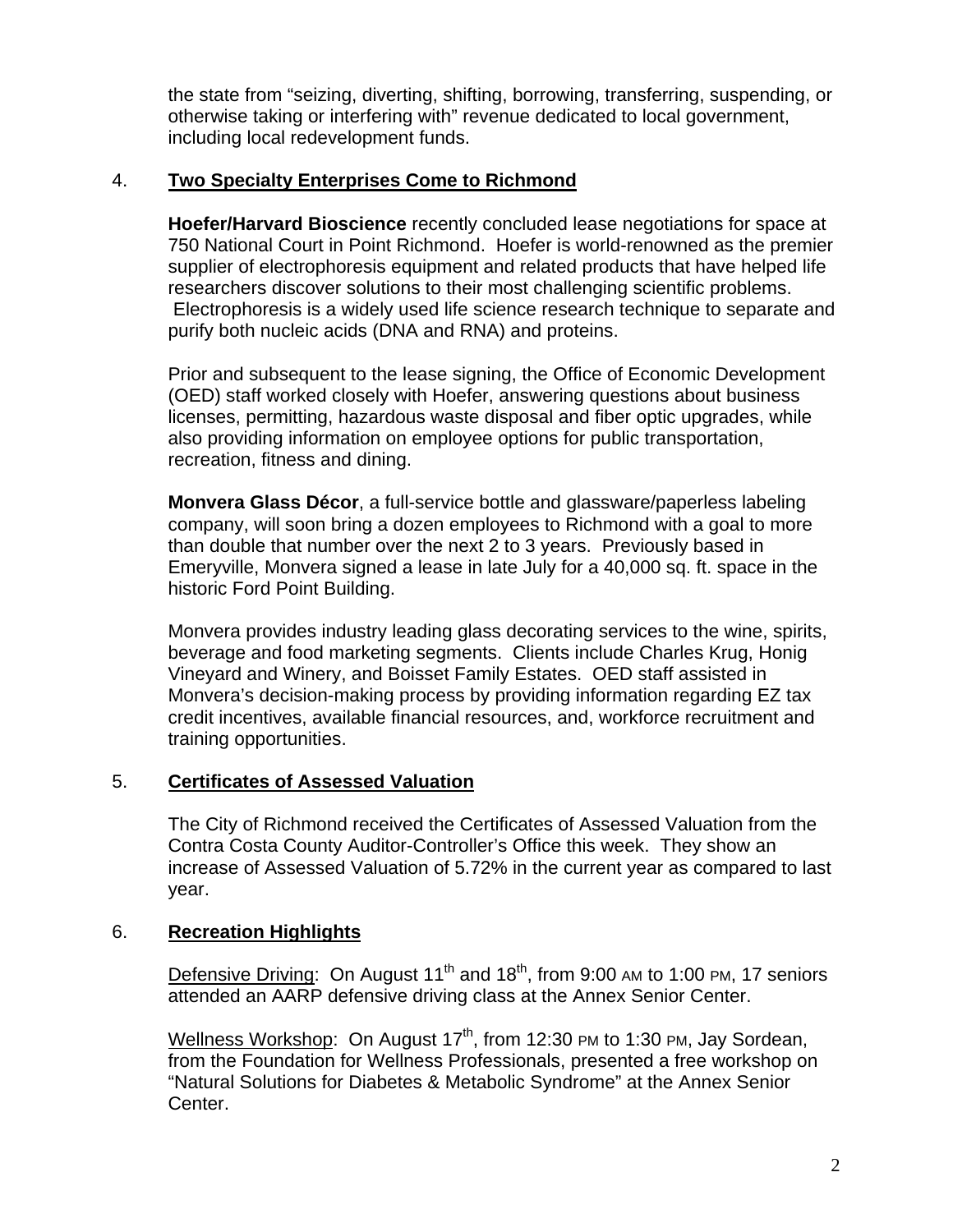Movies: Families enjoyed the final movie in the summer series Family Free Movies, at the Richmond Auditorium, on Friday, August  $5<sup>th</sup>$ , with "Nanny McPhee Returns." The showing of "Diary of a Wimpy Kid, Part 2," on July 22 $^{\text{nd}}$ , was a big hit with over 85 participants.

Field Trip: The Commission on Aging is hosting an educational excursion to the California Academy of Sciences, in San Francisco, on August 25<sup>th</sup>, from 9:30 AM to 4 PM. Tickets are on sale at the Recreation Complex for \$35 per person. Tickets include transportation and the entrance fee.

## 7. **Public Works Updates**

Facilities Maintenance Division: Last week, carpenters completed several miscellaneous maintenance work projects at Richmond Fire Department Stations 62, 64 and 67; stationary engineers performed major maintenance work at one of the three Civic Center Plaza boilers; and electricians replaced a lighting pole at Harbour Way and Pennsylvania Avenue.

The carpenters completed repairs to the auditorium main doors; painters painted the equipment room at the Plunge; and electricians will replace the damaged traffic signal controller at Barrett and San Pablo Avenues this coming weekend when traffic is light.



Parks and Landscaping Division: Last week, staff finished pruning and pressure washing along the Richmond Parkway sound wall from I-80 to Lakeside Drive in preparation for the wall painting; continued weed abatement on Atlas Road; removed graffiti at the Hilltop Assessment District; performed irrigation repairs at the Atchison, Lucas, Memorial, Hilltop Green, Nevin and Shields Reid Parks and the North Richmond ball field; performed vegetation control at bus stop areas on Valley View Road and Wendell, Burg, Humboldt and Humphrey Parks, and prepared the Point Richmond/Judge Carroll Park for the musical event.

This week, staff finished weed abatement on the  $23<sup>rd</sup>$  Street grade separation; spread mulch on Cutting Boulevard; pruned shrubs at Nicholl and Tiller Parks; weeded and pruned the Santa Rita Road right-of-way; pruned the center median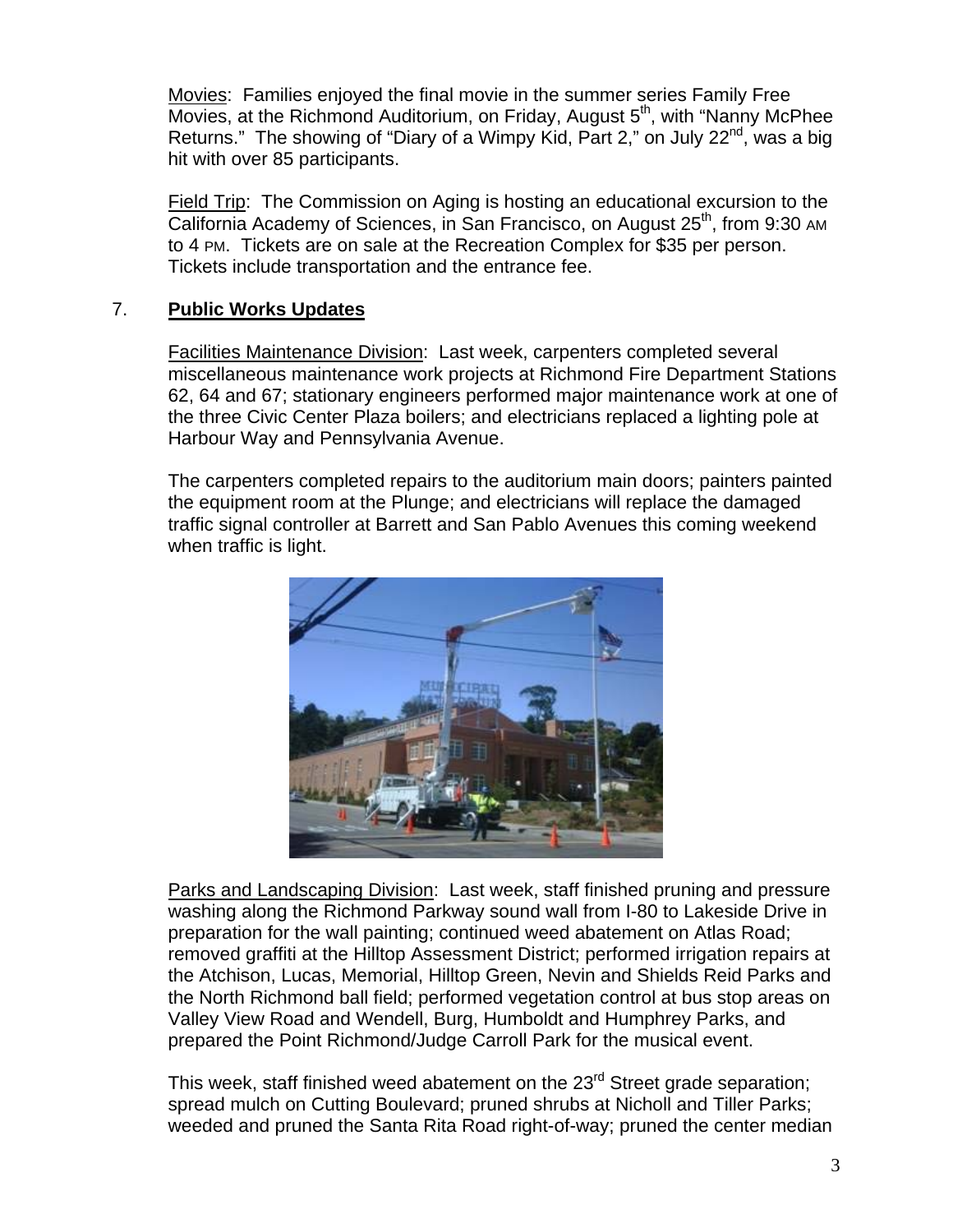of Richmond Parkway from Lakeside Drive to I-80 in preparation for the street sweepers; pressure washed, primed and painted the Richmond Parkway's sound wall from I-80 to Lakeside Drive, and completed the Carlson Boulevard vegetation clean up.

Next week, crews will continue with the Marina Bay Trail landscape renovation project; prune trees and shrubs on Castro Ranch Road; remove damaged bleachers and fencing from the Belding Garcia Park; repair the main irrigation lines at San Pablo Avenue and Hilltop Drive, and Blume Drive and Auto Plaza; and will prune and perform a general clean up around the Marina Bay tennis courts along the Marina Bay Parkway. The three crews will also work on Hellings, Santa Clara, Alamo, Gertrude and Mariposa Avenues.